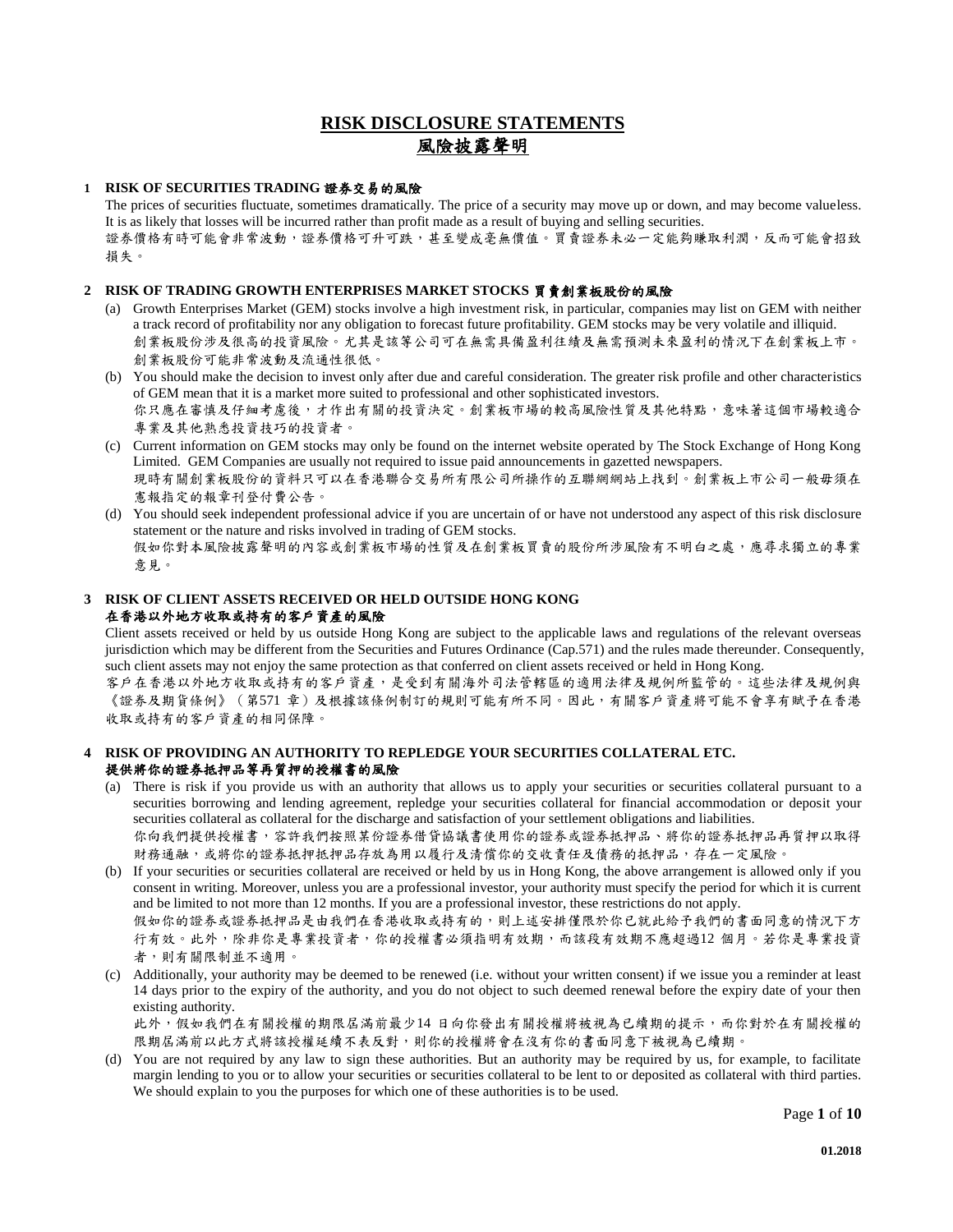現時並無任何法例規則你必須簽署這些授權書。然而,我們可能需要授權書,以便例如向你提供保證金貸款或獲准將你 的證券或證券抵押品借出予第三方或作為抵押品存放於第三方。我們應向你闡釋將為何種目的而使用授權書。

(e) If you sign one of these authorize and your securities or securities collateral are lent to or deposited with third parties, those third parties will have a lien or charge on your securities or securities collateral. Although we are responsible to you for securities or securities collateral lent or deposited under your authority, a default by us could result in the loss of your securities or securities collateral.

倘若你簽署授權書,而你的證券或證券抵押品已借出予或存放於第三方,該等第三方將對你的證券或證券抵押品具有留 置權或作出押記。雖然我們根據你的授權書而借出或存放屬於你的證券或證券抵押品須對你負責,但我們的違責行為可 能會導致你損失你的證券或證券抵押品。

(f) A cash account not involving securities borrowing and lending is available from most licensed or registered persons. If you do not required margin facilities or do not wish your securities or securities collateral be lent or pledged, do not sign the above authorities and ask to open this type of cash account.

大多數持牌人或註冊人均提供不涉及證券借貸的現金帳戶,假如你毋須需使用保證金貸款,或不希望本身證券或證券抵 押品被借出或遭抵押,則切勿簽署上述的授權書,並應要求開立該等現金帳戶。

# **5 RISK OF PROVIDING AN AUTHORITY TO HOLD MAIL OR TO DIRECT MAIL TO THIRD PARTIES**  提供代存郵件或將郵件轉交等三方的授權書的風險

If you provide us with an authority to hold mail or to direct mail to third parties, it is important for you to promptly collect in person all contract notes and statements of your account and review them in detail to ensure that any anomalies or mistakes can be detected in a timely fashion.

假如你向我們提供授權書,允許我們代存郵件或將郵件轉交予第三方,那麼你便須盡速親身收取所有關於你帳戶的成交單據 及結單,並加以詳細閱讀,以確保可及時偵察到任何差異或錯誤。

#### **6 RISK OF MARGIN TRADING** 保證金買賣的風險

The risk of loss in financing a transaction by deposit of collateral is significant. You may sustain losses in excess of your cash and any other assets deposited as collateral with us. Market conditions may make it impossible to execute contingent orders, such as "stop-loss" or "stop-limit" orders. You may be called upon at short notice to make additional margin deposits or interest payments. If the required margin deposits or interest payments are not made within the prescribed time, your collateral may be liquidated without your consent. Moreover, you will remain liable for any resulting deficit in your account and interest charged on your account. You should therefore carefully consider whether such a financing arrangement is suitable in light of your own financial position and investment objectives. 藉存放抵押品而為交易取得融資的虧損風險可能極大。你所蒙受的虧蝕可能會超過你存放於我們作為抵押品的現金及任何其 他資產。市場情況可能使備用交易指令,例如"止蝕"或"限價"指令無法執行。你可能會在短時間內被要求存入額外的保證金 款額或利息。你的抵押品可能會在未經你的同意下被出售。此外,你將要為你的帳戶內因此而出現的任何短欠數額及需繳付 的利息負責。因此,你應根據本身的財政狀況及投資目標,仔細考慮這種融資安排是否適合你。

## **7 RISK OF TRADING NASDAQ-AMEX SECURITIES AT THE STOCK EXCHANGE OF HONG KONG LIMITED**  在香港聯合交易所有限公司買賣納斯達克一美國證券交易所證券的風險

The Securities under the Nasdaq-Amex Pilot Program ("PP") are aimed at sophisticated investors. You should consult the licensed or registered person and become familiarized with the PP before trading in the PP securities. You should be aware that the PP securities are not regulated as a primary or secondary listing on the Main Board or the Growth Enterprise Market of The Stock Exchange of Hong Kong Limited.

按照納斯達克一美國證券交易所試驗計劃("試驗計劃")掛牌買賣的證券是為熟悉投資技巧的投資者而設的。你在買賣該項 試驗計劃的證券之前,應先諮詢有關持牌人或註冊人的意見和熟悉該項試驗計劃。你應知悉,按照該項試驗計劃掛牌買賣的 證券並非以香港聯合交易所有限公司的主板或創業板作第一或第二上市的證券類別加以監管。

#### **8 RISK ASSOCIATED WITH ELECTRONIC COMMUNICATION** 電子通訊相關的風險

You understand that the Internet or other electronic, communication system, due to unpredictable traffic congestion and other reasons, may not be a reliable medium of communication and that such unreliability is beyond the control of us. This may give rise to situations including delays in transmission and receipt of your Instructions or other information, delays in execution or execution of your Instructions at prices different from those prevailing at the time your Instructions were given, misunderstanding and errors in any communication between you and us and so on. Whilst we will take every possible step to safeguard its systems, client information, accounts and assets held for the benefit of its clients, you accept the risk of conducting transactions via electronic communication systems.

你明瞭基於互聯網或其他電子通訊系統可能遇到未可預計的交通擠塞情況及其他原因,因此電子通訊系統可能並非是可靠的 通訊途徑,而這種不可靠性並非我們所能控制。這可能會導致下列情況,包括:在傳送或收取你的指令或其他資料時有所延 誤,延誤執行買賣盤或有關買賣盤以有別於你落盤時的市價執行、你與我們進行通訊時出現誤解及錯誤等等。儘管我們將採 取一切可行的步驟去保障其系統、顧客資料、帳戶及為客戶利益而持有的資產,你仍接納透過電子通訊系統進行交易所涉及 的風險。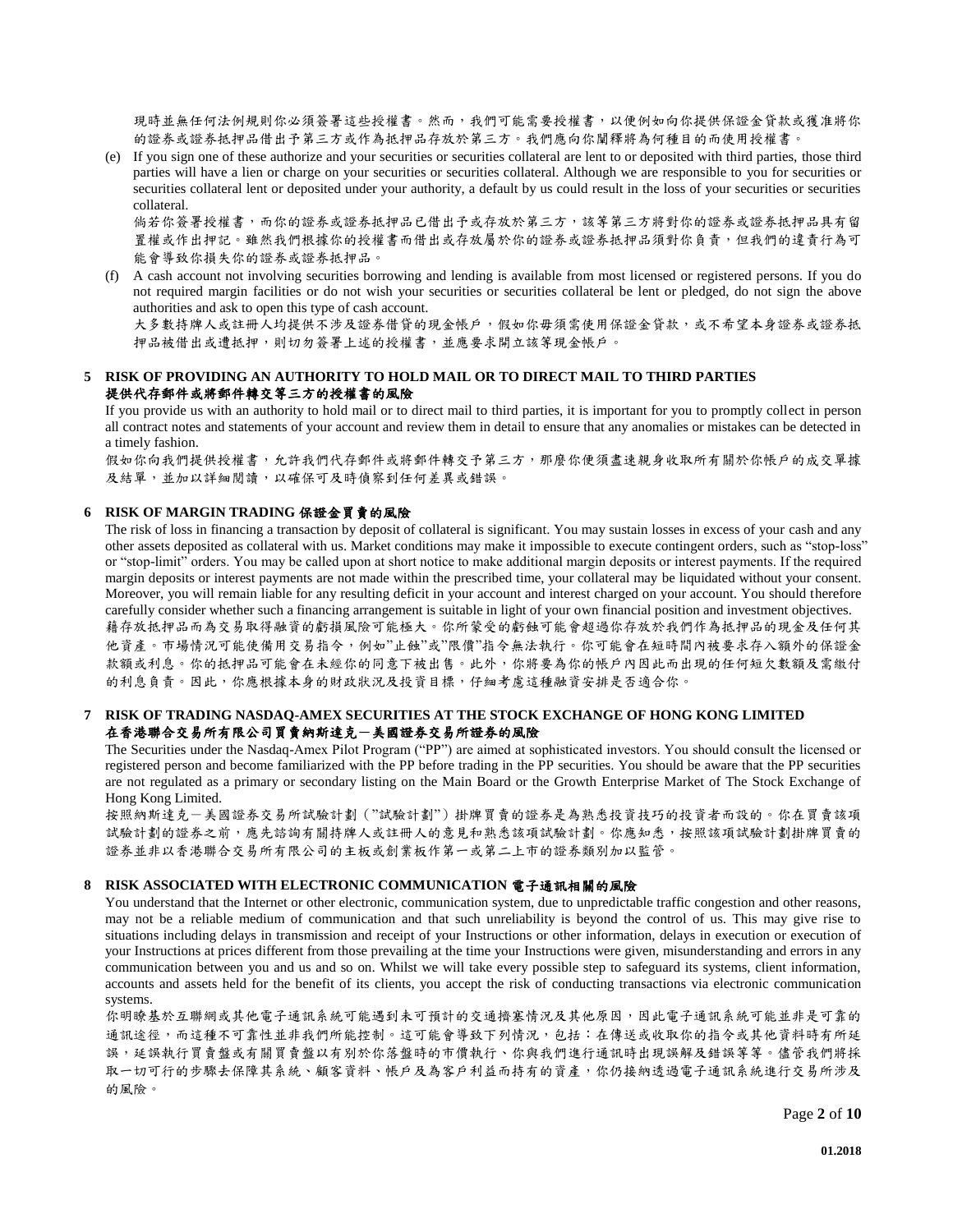#### **9 RISK ON INSTRUCTION BY FACIMILE** 傳真指令的風險

You should consider the possible risks inherent in the giving of Instructions by facsimile. Non-original signatures on the facsimile may be

forged and Instructions given by facsimile may be transmitted to wrong numbers, may never reach the Ever-Long and may thereby become known to third parties thus losing their confidential nature. Ever-Long has no responsible for the occurrence of any such circumstance or for any action, claim, loss, damage, or cost by facsimile.

你已考慮傳真指令可能產生的風險,例如傳真簽署可能被偽造及指令可能傳送至錯誤號碼,以至未能送達長雄及第三者可能 由此知道機密資料,長雄無須就此傳真事故、事務、索償、虧損及訟費負上任何責任。

#### **10 RISK ON TERMS AND CONDITIONS OF CONTRACTS** 合約的條款及細則的風險

You should ask us about the terms and conditions of each securities which you are trading and associated obligations (e.g. the circumstance under which you may become obliged to make or take delivery of the underlying interest of each securities). Under certain circumstances the specifications of outstanding securities may be modified by the exchange or the listed companies to reflect changes in the underlying interest.

你應向我們查詢所買賣的有關每一證券的條款及細則,以及有關責任(例如在什麼情況下你或會有責任就證券的相關資產進 行交收)。交易所或上市公司在某些情況下,或會修改現有證券細則,以反映該證券相關資產的變更。

# **11 RISK ON COMMISSION AND OTHER CHARGES** 佣金及其他收費的風險

Before you begin to trade, you should obtain a clear explanation of all commission, fees and other charges for which you will be liable. These charges will affect your profit (if any) or increase your loss.

在開始交易之前,你先要清楚瞭解你必須繳付的所有佣金、費用或其他收費。這些費用將直接影響你可能獲得的淨利潤(如 有)或增加你的虧損。

# **12 RISK ON TRANSACTIONS IN OTHER JURISDICTIONS** 在其他司法管轄區進行交易的風險

Transactions on markets in other jurisdictions, including markets formally linked to a domestic market, may expose you to additional risk. Such markets may be subject to regulation which may offer different or diminished investor protection. Before you trade you should enquire about any rules relevant to your transactions. The local regulatory authority will be unable to compel the enforcement of the rules of regulatory authorities or markets in other jurisdictions where your transactions have been effected. You should ask us for details about the types of redress available in both the home jurisdiction and other relevant jurisdictions before you start to trade. 在其他司法管轄區的市場(包括與本地市場有正式連繫的市場)進行交易,或會涉及額外的風險。根據這些市場的規例,投 資者享有的保障程度可能有所不同,甚或有所下降。在進行交易前,你應先行查明有關你將進行的該項交易的所有規則。你 本身所在地的監管機構,將不能迫使你已執行的交易所在地的所屬司法管轄區的監管機構或市場執行有關的規則。有鑑於此, 在進行交易之前,你應先向我們查詢你本身地區所屬的司法管轄區及其他司法管轄區可提供哪種補救措施及有關詳情。

#### **13 RISK ON OFF-EXCHANGE TRANSACTIONS** 場外交易的風險

In some jurisdictions, and only then in restricted circumstances, we are permitted to effect off-exchange transactions. We may be acting as your counterparty to the transaction. It may be difficult or impossible to liquidate an existing position, to assess the value, to determine a fair price or to assess the exposure to risk. For these reason, these transactions may involve increased risks. Off-exchange transactions may be less regulated or subject to a separate regulatory regime. Before you undertake such transactions, you should familiarize yourselves with applicable rules and attendant risks.

在某些司法管轄區,及只有在特定情況下,我們獲准進行場外交易。我們可能是你所進行的買賣的交易對手方。在這種情況 下,有可能難以或根本無法平掉既有倉盤、評估價值、釐定公平價格又或評估風險。因此,這些交易或會涉及更大風險。此 外,場外交易的監管或會比較寬鬆,又或需遵照不同的監管制度;因此,你進行這些交易前,應先瞭解適用的規則和有關的 風險。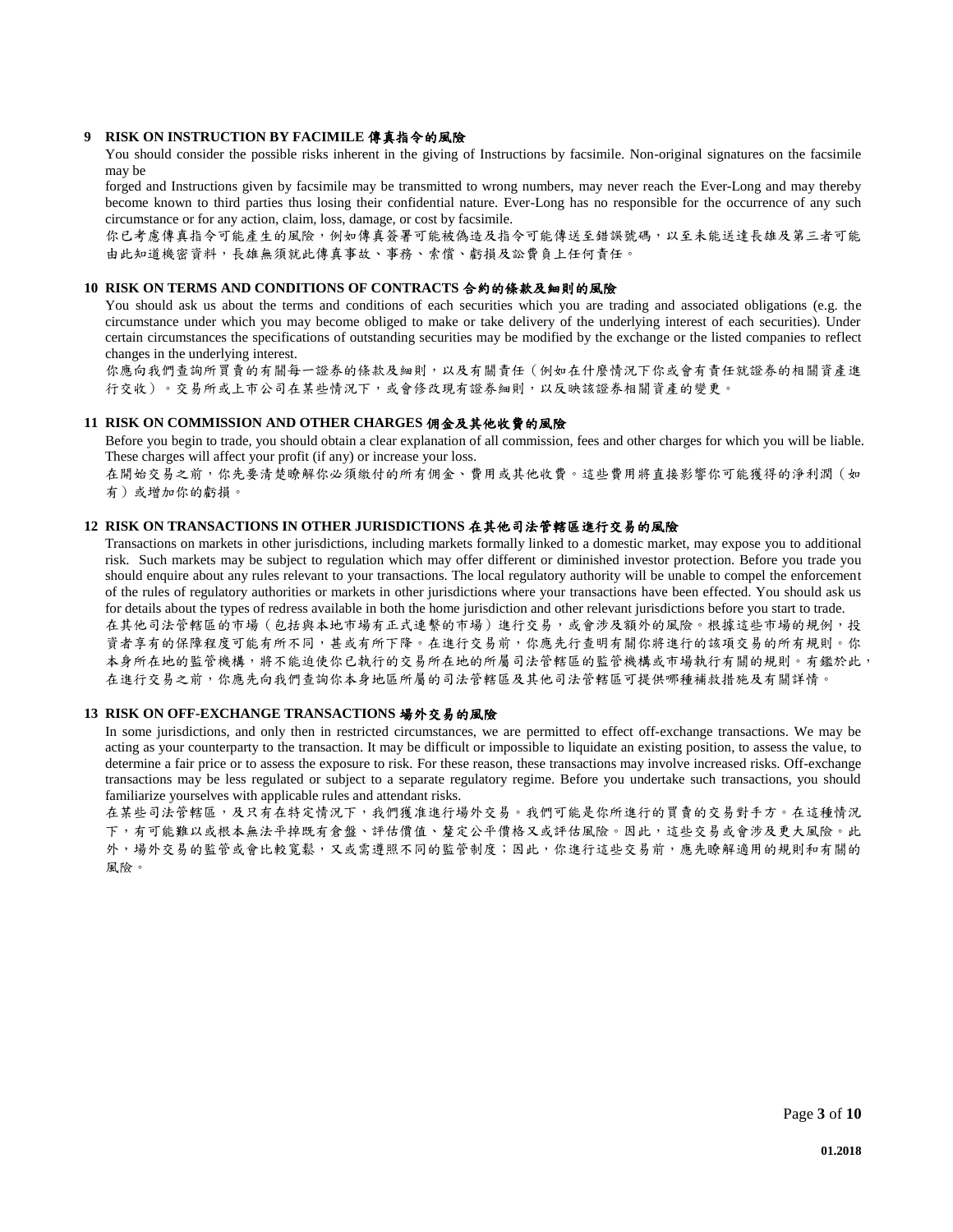### **14 CURRENCY RISKS** 貨幣風險

The profit or loss in transactions in foreign currency-denominated contracts (whether they are traded in your own or another jurisdiction) will be affected by fluctuations in currency rates where there is a need to convert from the currency denomination of the contract to another currency.

以外幣計算的合約買賣所帶來的利潤或招致的虧損(不論交易是否在你本身所在的司法管轄區或其他地區進行),均會在需 要將合約的單位貨幣兌換成另一種貨幣時受到匯率波動的影響。

# **15 SPECIFIC RISK OF INVESTING IN STRUCTURED PRODUCT LISTED IN STOCK EXCHANGE OF HONG KONG LIMITED ("HKEx")**投資在香港聯合交易所有限公司**("**香港交易所**")**上市的結構產品的特定風險

Structured products carry a high degree of risk. The risk of loss in trading structured products can be substantial. Prospective investor/client should have prior knowledge of, or experience in trading in structured products. The investor/client should carefully consider whether such trading is suitable in the light of the investor/client's own financial position and investment objectives.

結構性產品交易風險甚高,可導致相當大的損失。投資者/客戶買賣結構性產品前,應認識結構性產品市場及有相關經驗。 投資者/客戶應考慮結構性產品的買賣是否適合客戶財政狀況及投資目標。

(a) Issuer default risk 發行商失責風險

In the event that a structured product issuer becomes insolvent and defaults on their listed securities, the investor/client will be considered as unsecured creditors and will have no preferential claims to any assets held by the issuer. The investor/client should therefore pay close attention to the financial strength and credit worthiness of structured product issuers.

倘若結構性產品發行商破產而未能履行其對所發行證券的責任,投資者/客戶只被視為無抵押債權人,對發行商任何資 產均無優先索償權。因此,投資者/客戶須特別留意結構性產品發行商的財力及信用。

(b) Uncollateralised product risk 非抵押產品風險

Uncollateralised structured products are not asset backed. In the event of issuer bankruptcy, the investor/client can lose his entire investment. The investor/client should read the listing documents to determine if a product is uncollateralised.

非抵押結構性產品並沒有資產擔保。倘若發行商破產,投資者/客戶可以損失其全數投資。要確定產品是否非抵押、投 資者/客戶須細閱上市文件。

(c) Gearing risk 槓桿風險

Structured products such as derivative warrants and callable bull/bear contracts (CBBCs) are leveraged and can change in value rapidly according to the gearing ratio relative to the underlying assets. The investor/client should be aware that the value of a structured product may fall to zero resulting in a total loss of the initial investment.

結構性產品如衍生權證及牛熊證均是槓桿產品,其價值可按相對相關資產的槓桿比率而快速改變。投資者/客戶須留意, 結構性產品的價值可以趺至零,屆時當初投資的資金將會盡失。

```
(d) Expiry considerations 有效期的考慮
Structured products have an expiry date after which the issue may become worthless. The investor/client should be aware of the
expiry item horizon and choose a product with an appropriate lifespan for their trading strategy.
結構性產品設有到期日,到期後的產品即一文不值。投資者/客戶須留意產品的到期時間,確保所選產品尚餘的有效期
能配合其交易策略。
```
- (e) Extraordinary price movements 特殊價格移動 The price of a structured product may not match its theoretical price due to outside influences such as market supply and demand factors. As a result, actual traded prices can be higher or lower than the theoretical price. 結構性產品的價格或會因為外來因素(如市場供求)而有別於其理論價,因此實際成交價可以高過亦可以低過理論價。
- (f) Foreign exchange risk 外匯風險

The investor/client trading structured products with underlying assets not denominated in Hong Kong dollars are also exposed to exchange rate risk. Currency rate fluctuations can adversely affect the underlying asset value, also affecting the structured product price.

若投資者/客戶所買賣結構性產品的相關資產並非以港幣為單位,其尚要面對外匯風險。貨幣兌換率的波動可對相關資 產的價值造成負面影響,連帶影響結構性產品的價格。

(g) Liquidity risk 流通量風險

The HKEx requires all structured product issuers to appoint a liquidity provider for each individual issue. The role of liquidity providers is to provide two way quotes to facilitate trading of their products. In the event that a liquidity provider defaults or ceases to fulfil its role, the investor/client may not be able to buy or sell the product until a new liquidity provider has been assigned.

香港交易所規定所有結構性產品發行商要為每一隻個別產品委任一名流通量提供者。流通量提供者的職責在為產品提供 兩邊開盤方便買賣。若有流通量提供者失責或停止履行職責,有關產品的投資者/客戶或就不能進行買賣,直至有新的 流通量提供者委任出來為止。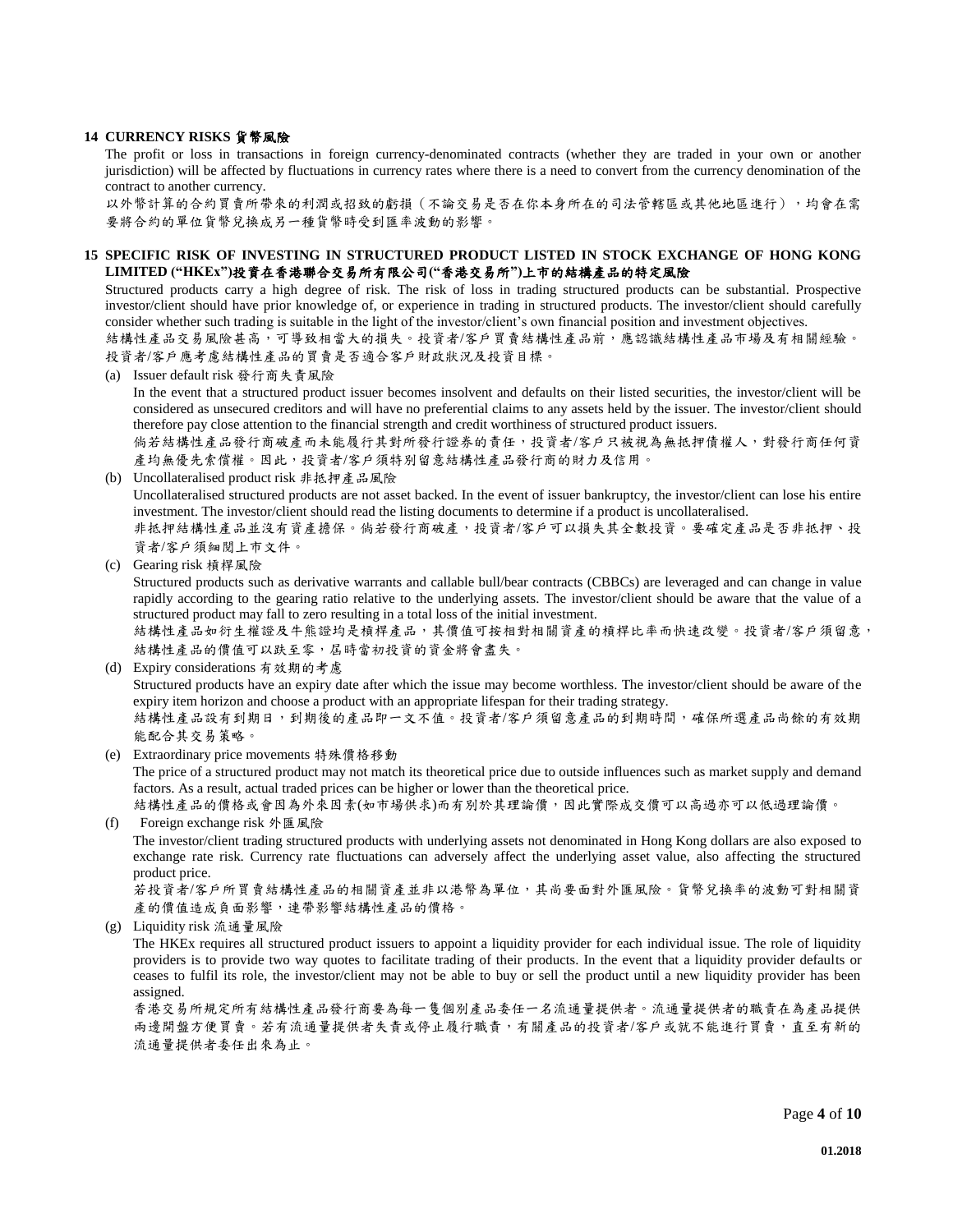#### Some Additional Risks Involved in Trading Derivative Warrants 買賣衍生權證的一些額外風險

- (h) Time decay risk 時間損耗風險 All things being equal, the value of a derivative warrant will decay over time as it approaches its expiry date. Derivative warrants should therefore not be viewed as long term investments. 假若其他情況不變,衍生權證愈接近到期日、價值會愈低,因此不能視為長線投資。
- (i) Volatility risk 波幅風險 Prices of derivative warrants can increase or decrease in line with the implied volatility of underlying asset price. The investor/client should be aware of the underlying asset volatility. 衍生權證的價格可隨相關資產價格的引申波幅而升跌,投資者/客戶須注意相關資產的波幅。

#### Some Additional Risks Involved in Trading CBBCs 買賣牛熊證的一些額外風險

(j) Mandatory call risk 強制收回風險

The investor/client trading CBBCs should be aware of their intraday "knockout" or mandatory call feature. A CBBC will cease trading when the underlying asset value equals the mandatory call price/level as stated in the listing documents. The investor/client will only be entitled to the residual value of the terminated CBBC as calculated by the product issuer in accordance with the listing documents. The investor/client should also note that the residual value can be zero.

投資者/客戶買賣牛熊證,須留意牛熊證可以即日「取消」或強制收回的特色。若牛熊證的相關資產值得等同上市交件 所述的強制收回價/水平、牛熊證即停止買賣。屆時投資者/客戶只能收回已停止買賣的牛熊證由產品發行商按上市文件 所述計算出來的剩餘價值(注意:剩餘價值可以是零)。

(k) Funding costs 融資成本

The issue price of a CBBC includes funding costs. Funding costs are gradually reduced over time as the CBBC moves towards expiry. The longer the duration of the CBBC, the higher the total funding costs. In the event that a CBBC is called, the investor/client will lose the funding costs for the entire lifespan of the CBBC. The formula for calculating the funding costs are stated in the listing documents.

牛熊證的發行價己包括融資成本。融資成本會隨牛熊證接近到期日而遂漸減少。牛熊證的年期愈長,總融資成本愈高。 若一天牛熊證被收回,投資者/客戶即損失牛熊證整個有效期的融資成本。融資成本的計算程式載於牛熊證的上市文件。

# **16 SPECIFIC RISK OF INVESTING IN EXCHANGE TRADED FUNDS (ETFs)** 投資在交易所買賣基金的特定風險

## (a) Market risk 市場風險

ETFs are typically designed to track the performance of certain indices, market sectors, or groups of assets such as stocks, bonds, or commodities. ETF managers may use different strategies to achieve this goal, but in general they do not have the discretion to take defensive positions in declining markets. The investor/client must be prepared to bear the risk of loss and volatility associated with the underlying index/assets.

交易所買賣基金主要為追蹤某些指數、行業/領域又或資產組別(如股票、債券或商品) 的表現。交易所買賣基金經理可用 不同策略達至目標,但通常也不能在跌市中酌情採取防守策略。投資者/客戶必須要有因為相關指數/資產的波動而蒙受 損失的準備。

(b) Tracking errors 追蹤誤差

Tracking errors refer to the disparity in performance between an ETF and its underlying index/assets. Tracking errors can arise due to factors such as the impact of transaction fees and expenses incurred to the ETF, changes in composition of the underlying index/assets, and the ETF manager's replication strategy.

這是指交易所買賣基金的表現與相關指數/資產的表現脫節,原因可以來自交易所買賣基金的交易費及其他費用、相關指 數/資產改變組合、交易所買賣基金經理的複製策略等等因素。

(c) Trading at discount or premium 以折讓或溢價交易

An ETF may be traded at a discount or premium to its Net Asset Value (NAV). This price discrepancy is caused by supply and demand factors, and may be particularly likely to emerge during periods of high market volatility and uncertainty. This phenomenon may also be observed for ETFs tracking specific markets or sectors that are subject to direct investment restrictions. 交易所買賣基金的價格可能會高於或低於其資產淨值,當中主要是供求因素的問題,在市場大幅波動兼變化不定期間尤

其多見,專門追蹤一些對直接投資設限的市場/行業的交易所買賣基金亦可能會有此情況。

(d) Foreign exchange risk 外匯風險

The investor/client trading ETFs with underlying assets not denominated in Hong Kong dollars are also exposed to exchange rate risk. Currency rate fluctuations can adversely affect the underlying asset value, also affecting the ETF price.

若投資者/客戶所買賣結構性產品的相關資產並非以港幣為單位,其尚要面對外匯風險。貨幣兌換率的波動可對相關資產 的價值造成負面影響,連帶影響結構性產品的價格。

(e) Liquidity risk 流通量風險

Securities Market Makers (SMMs) are exchange participants that provide liquidity to facilitate trading in ETFs. Although most ETFs are supported by one or more SMMs, there is no assurance that active trading will be maintained. In the event that the SMMs default or cease to fulfill their role, the investor/client may not be able to buy or sell the product.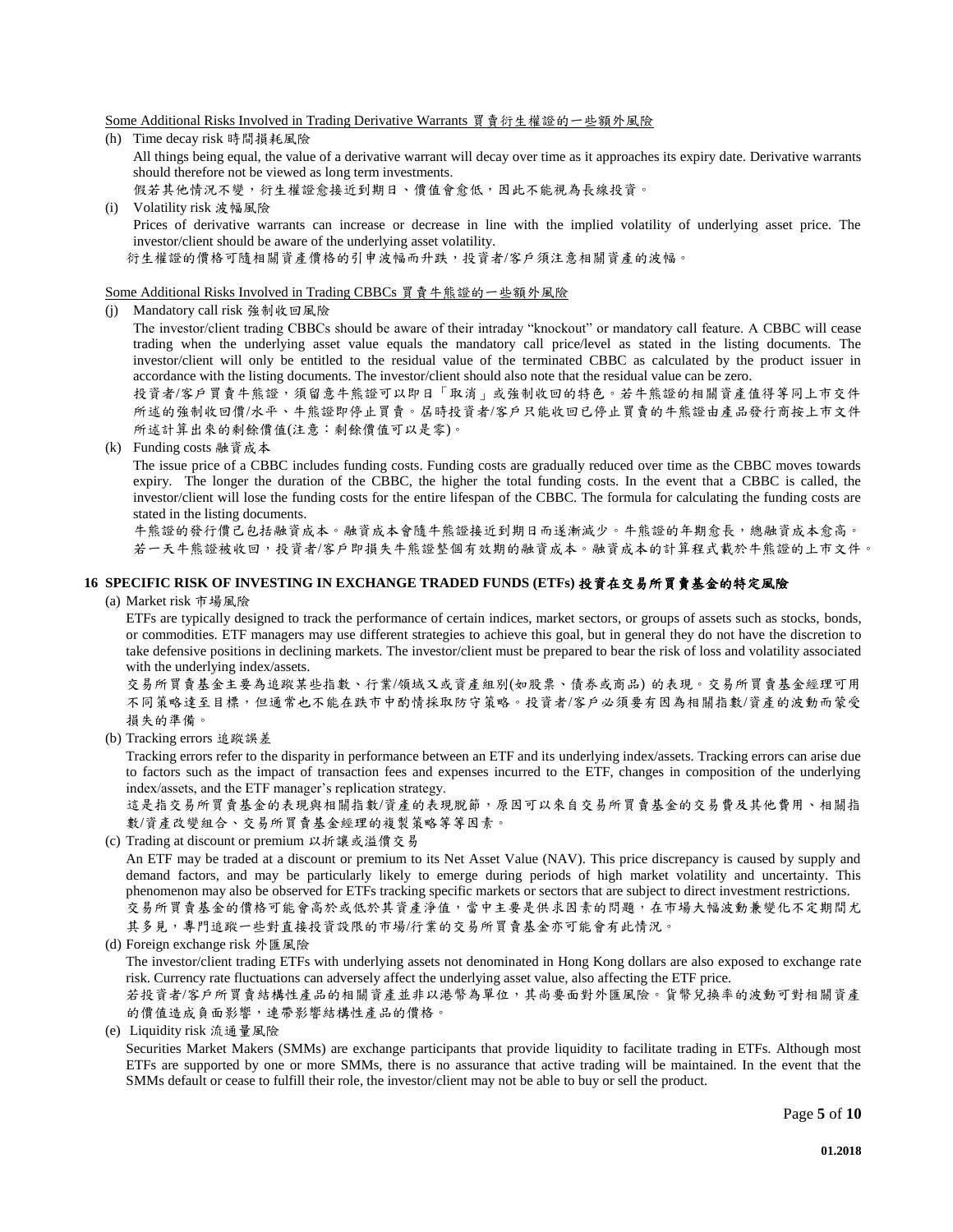證券莊家是負責提供流通量、方便買賣交易所買賣基金的交易所參與者。儘管交易所買賣基金多有一個或以上的證券莊 家,但若有證券莊家失責或停止履行職責,投資者/客戶或就不能進行買賣。

- (f) Counterparty risk involved in ETFs with different replication strategies
	- 交易所買賣基金的不同複製策略涉及對手風險
	- i. Full replication and representative sampling strategies 完全複製及選具代表性樣本策略

An ETF using a full replication strategy generally aims to invest in all constituent stocks/assets in the same weightings as its benchmark. ETFs adopting a representative sampling strategy will invest in some, but not all of the relevant constituent stocks/assets. For ETFs that invest directly in the underlying assets rather than through synthetic instruments issued by third parties, counterparty risk tends to be less of concern.

採用完全複製策略的交易所買賣基金,通常是按基準的相同比重投資於所有的成份股/資產。採取選具代表性樣本策略 的,則只投資於其中部分(而不是全部)的相關成份股/資產。直接投資相關資產而不經第三者所發行合成複製工具的交 易所買賣基金,其交易對手風險通常不是太大問題。

ii. Synthetic replication strategies 綜合複製策略

ETFs utilising a synthetic replication strategy use swaps or other derivative instruments to gain exposure to a benchmark. Currently, synthetic replication ETFs can be further categorized into two forms:

採用綜合複製策略的交易所買賣基金,主要透過掉期或其他衍生工具去追蹤基準的表現。現時,採取綜合複製策略的 交易所買賣基金可再分為兩種:

- Swap-based ETFs 以掉期合約構成
	- Total return swaps allow ETF managers to replicate the benchmark performance of ETFs without purchasing the underlying assets.
	- 總回報掉期(total return swaps)讓交易所買賣基金經理可以複製基金基準的表現而不用購買其相關資產。
	- Swap-based ETFs are exposed to counterparty risk of the swap dealers and may suffer losses if such dealers default or fail to honor their contractual commitments.
	- 以掉期合約構成的交易所買賣基金需承受源自掉期交易商的交易對手風險。若掉期交易商失責或不能履行其合約 承諾,基金或要蒙受損失。
- Derivative embedded ETFs 以衍生工具構成
	- ETF managers may also use other derivative instruments to synthetically replicate the economic benefit of the relevant benchmark. The derivative instruments may be issued by one or multiple issuers. 交易所買賣基金經理也可以用其他衍生工具,綜合複製相關基準的經濟利益。有關衍生工具可由一個或多個發行
	- 商發行。
	- Derivative embedded ETFs are subject to counterparty risk of the derivative instruments' issuers and may suffer losses if such issuers default or fail to honour their contractual commitments.
	- 以衍生工具構成的交易所貫賣基金需承受源自發行商的交易對手風險。若發行商失責或不能履行其合約承諾,基 金或要蒙受損失。

Even where collateral is obtained by an ETF, it is subject to the collateral provider fulfilling its obligations. There is a further risk that when the right against the collateral is exercised, the market value of the collateral could be substantially less than the amount secured resulting in significant loss to the ETF.

交易所買賣基金即使取得抵押品,也需依靠抵押品提供者履行責任。此外,申索抵押品的權利一經行使,抵押品的市值可以 遠低於當初所得之數,令交易所買賣基金損失嚴重。

#### **17. SPECIFIC RISK OF INVESTING IN OVERSEAS ISSUERS** 投資在海外發行人證券的特定風險

Risks Relating to Investing in Overseas Issuers 有關投資海外發行人的風險

- (a) An overseas issuer is subject to a different set of corporate laws governing its affairs including duration, organisation structure, governing bodies and their powers, shares transfer, shareholders rights, shareholders' dispute resolutions.
	- 海外發行人是受其所屬司法權區的不同公司法例約束,以管理其事務,包括期限,公司架構,監管組織及權力,股份轉 讓,股東權利及股東爭議解決事宜。
- (b) It may be difficult for local shareholders/investor of an overseas issuer to enforce their shareholder rights against the issuer or its directors due to complications arising from cross-border access to evidence, legal services, court assistance or the incremental costs related to those services.

本地股東/投資者投資海外發行人證券可能在提出海外發行人或其董事訴訟時存在若干困難,因而難以執行其股東權利。 原因是該等訴訟可能涉及跨境的複雜因素,包括:證據收集、法律服務、法院訴訟協助或有關的龐大支出。

- (c) Hong Kong regulators may not have extra-territorial investigation and enforcement jurisdiction. Instead, reliance has to be placed on the overseas regulatory regimes to enforce against any corporate governance breaches committed by their subject. 香港監管機構未必有管轄區以外的調查及執法權。要達到監管目的,須倚仗海外監管機構自身制度對其轄下發行人執行 任何違反公司管治的判決。
- (d) If an overseas issuer's principal operations and assets are outside its place of incorporation or Hong Kong, they may be subject to other laws, standards, restrictions and risks that significantly differ from those in Hong Kong.

Page **6** of **10**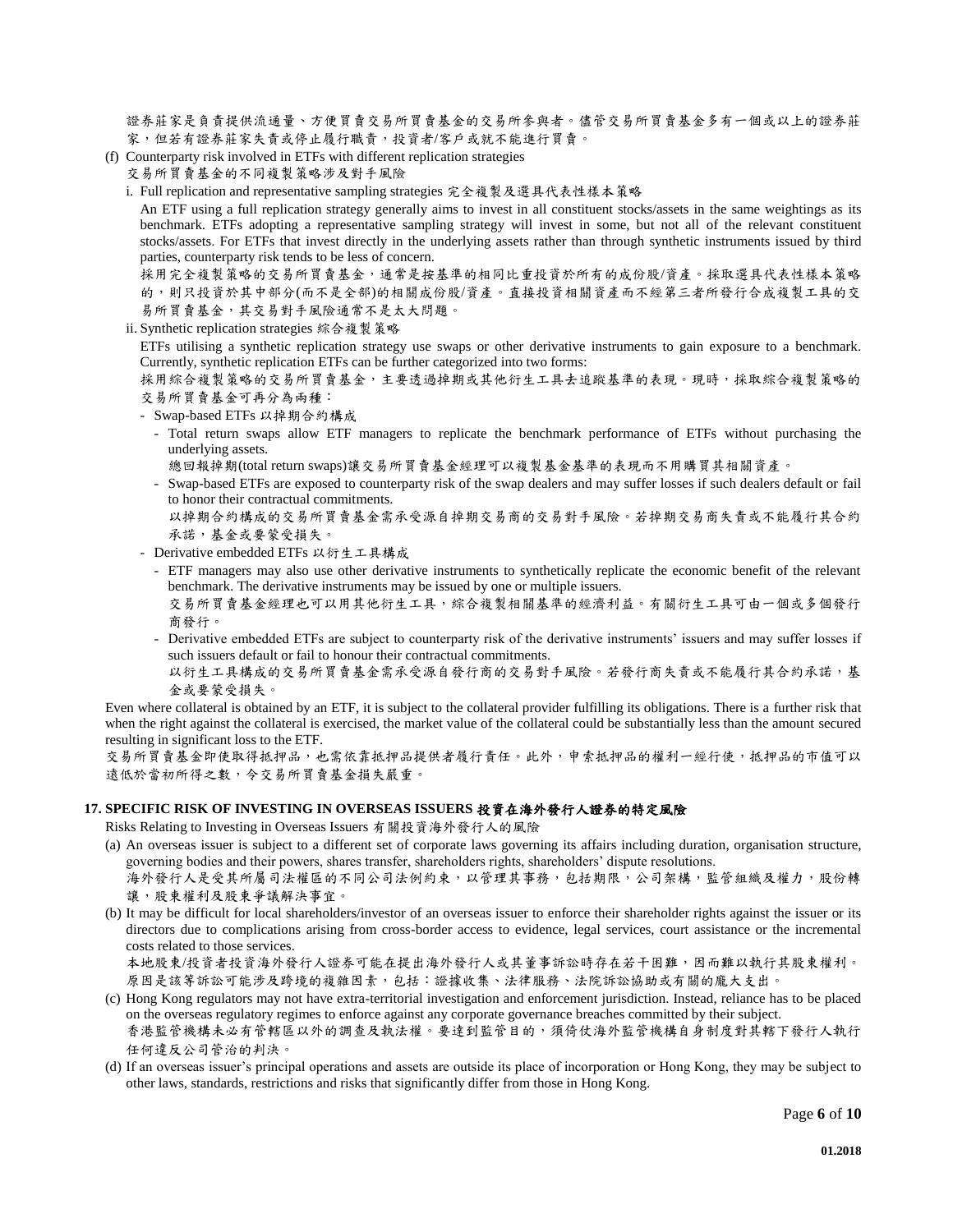若海外發行人的主要業務及資產所在地是位處其註冊成立地或香港以外,發行人更可能要符合當地的法例、準則、限制 及風險事宜,該些事宜會跟香港公司面對的存有很大差異。

Additional Risks Relating to Investing in Secondary Listed Issuers 有關投資在第二上市發行人的額外風險

(e) Secondary listed issuers are primarily regulated by another stock exchange and financial regulator and are often granted extensive Listing Rules waivers. They do not conform to the Listing Rules in their entirety. Because of the different characteristics of overseas and Hong Kong securities markets, fluctuations in the price of securities are more likely.

在本所作第二上市的發行人由其主要上市地的交易所及財政監管機構監管,同時,第二上市發行人通常會獲得較多的 《上市規則》豁免。該些發行人亦不會全面遵守《上市規則》。由於海外及香港的證券市場存在差異,證券價格的浮動 亦會較為顯著。

#### Additional Risks Relating to Investing in Hong Kong Depository Receipts ("HDR") Issuers

有關投資在預託證券發行人的額外風險

(f) The Hong Kong Depository Receipts ("HDR") framework is an alternative facility for issuers, in particular overseas issuers, to list on the HKEx. There are no changes to the listing regime. An issuer seeking to list in Hong Kong through HDRs will have to comply with generally the same requirements as an issuer of shares, except for the modifications in Chapter 19B of the Main Board Rules. However, HDRs are not shares and therefore do not attract the same legal consequences as those of shares. The HDR Depository's obligations are set out in a deposit agreement.

香港預託證券機制是讓發行人(特別是為海外發行人)在香港交易所上市的另一項設施。整個上市機制並無因此架構而有 轉變。擬透過預託證券在港上市的發行人須遵守的規定與股份發行人大致相同,不過預託證券發行人亦須遵守《上市規 則 - 主板》第19B 章所及的修訂條文。但是,香港預託證券並不是股份,故此其與股份所引致的法律效果存有差別。香 港預託證券存管人的權利載列在預託協議。

(g) HDR holders do no have rights of shareholders and must rely on the HDR Depository to exercise on their behalf the rights of a shareholder.

香港預託證券持有人並不具有股份持有人的權利,他們必須倚賴存管人代其行使權利。

(h) HDR holders need to pay for the fees and expenses charged by the HDR Depositary for services rendered. 預託證券持有人必須補償存管人提供服務的一切收費及費用。

# **18 RISKS OF TRADING RENMINBI SECURITIES OR INVESTMENT IN RENMINBI PRODUCT**  投資人民幣證券或投資人民幣產品的風險

(a) Currency risks 匯率風險

The exchange rate of renminbi may be rise or fall. If the investor/client who holds a local currency other than renminbi will exposed to currency risk if the investor/client invests in a renminbi products. It is because renminbi is subject to conversion restrictions and foreign exchange control mechanism. The investor/client may have to convert the local currency into renminbi when the investor/client invests in a renminbi product. When the investor/client redeem/sell the investor/client's investment, the investor/client may also need to convert the renminbi received upon redemption/ sale of the investor/client's investment product into the local currency (even if redemptions/ sale proceeds are paid in renminbi). During these processes, the investor/client will incur currency conversion costs and you will also be exposed to currency risk.

人民幣的匯率可升可跌。投資者/客戶若以人民幣以外的本地貨幣投資人民幣產品,便需承受匯率風險,因為人民幣是受 到轉換限制及外匯管制的貨幣,當投資者/客戶投資於人民幣產品時,便可能要將投資者/客戶的本地貨幣轉換為人民幣。 而當投資者/客戶贖回或出售客戶的投資時,投資者/客戶或需要將人民幣轉換回本地貨幣(即使贖回或出售投資的收益是 以人民幣繳付)。在這過程中,投資者/客戶會牽涉轉換貨幣的成本,亦要承受匯率風險。換言之,就算投資者/客戶買賣 該人民幣產品的價格不變,於轉換貨幣的過程中,如果人民幣貶值,投資者/客戶亦會有所損失。

(b) Possibility of not receiving renminbi upon redemption/ sale of renminbi investments

在贖回或出售人民幣產品時未必能收回人民幣

The investor/client should always understand the nature and terms of a product and read the offering documents carefully before investing to find out whether the investor/client will actually receive renminbi when client redeems/ sells the renminbi products. Even if the product aims to deliver renminbi, it may not be able to pay the investor/client in renminbi if the product has to sell nonrenminbi-denominated investments to meet the investor/client's redemption/ sale request, and encounters conversion restriction when converting the proceeds in non-renminbi currencies into renminbi. On the other hand, even if the investments are denominated in renminbi, there may not be sufficient renminbi to satisfy the redemption/sale requests due to the repatriation or other controls on renminbi. As a result, the investor/client may not receive renminbi when the investor/client redeems/sells Client's investments.

投資者/客戶應該對產品的性質及條款有充分理解,投資前亦必須細閱讀銷售文件,了解當贖回或出售該產品時是否會收 取人民幣。即使該產品打算以人民幣交收,但若該產品因投資者/客戶的贖回或出售要求而要賣出一些非人民幣計價的投 資項目,而同時在轉換為人民幣的過程中遇到限制,投資者/客戶或許未必可以收回人民幣。另外,就算產品是以人民幣 計價,如果因為貨幣匯返原國或其他人民幣管制措施,亦未必能有充足的人民幣金額去滿足所有贖回或出售要求。因此, 於贖回或出售該產品時,投資者/客戶也未必能收取人民幣。

Page **7** of **10**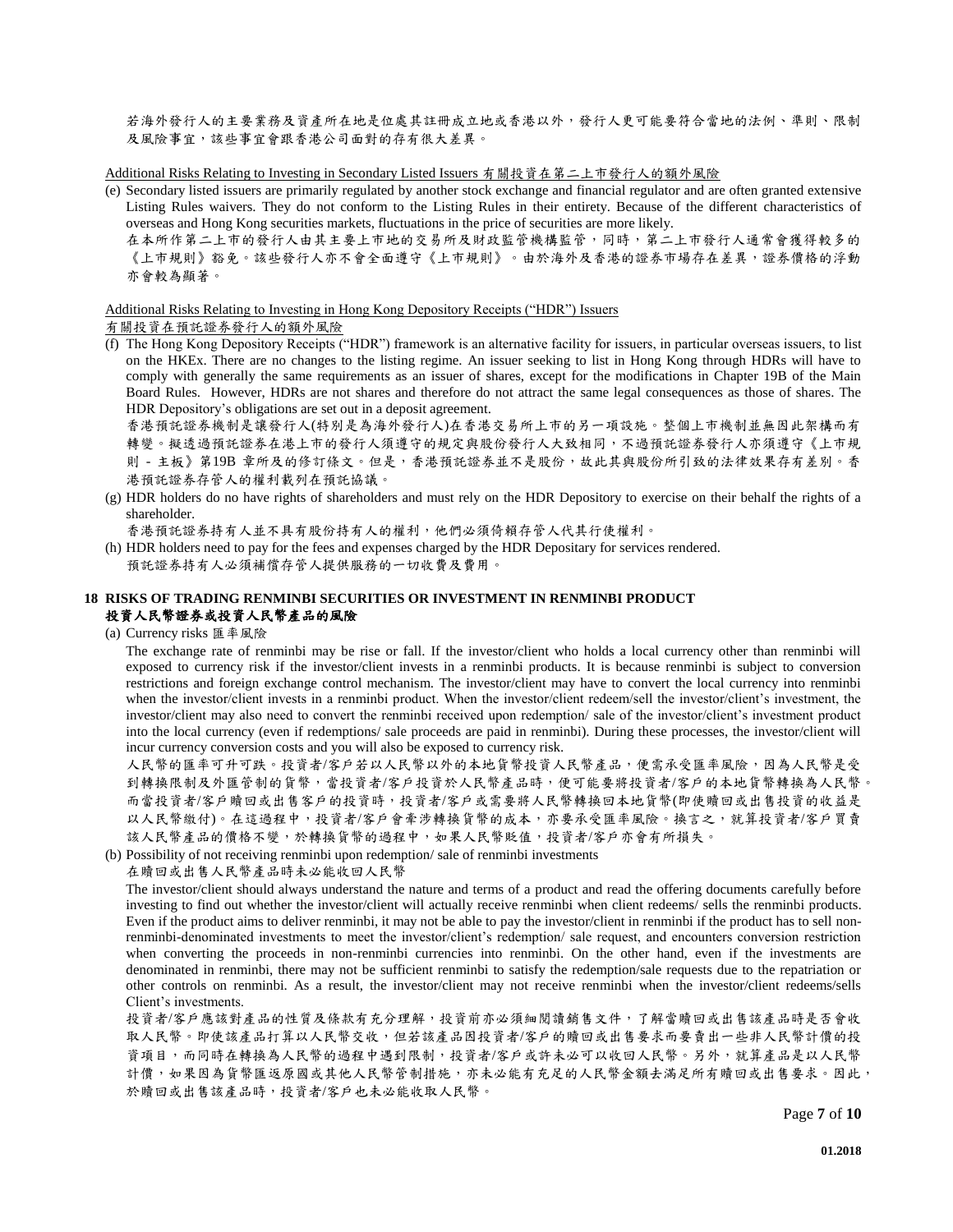(c) Liquidity risk 流通風險

Renminbi products are subject to liquidity risk as there may not be regular trading or an active secondary market. Some renminbi product is subject to lock-up period or heavy penalty or charges for early surrender or termination of the product. Therefore, the investor/client may not able to sell the investment in the product on a timely basis, or the investor/client may have to sell the product at a deep discount to its value.

人民幣產品可能沒有一般的交易活動或活躍的二手市場而承受流通風險,有些人民幣產品是設有最短投資期,以及提早 贖回 或終止的罰款或收費。因此,投資者/客戶或不能即時出售有關產品,又或投資者/客戶可能要以極低價出售。 (d) Investment / market risk 投資風險/市場風險

Like any investments, renminbi products are subject to investment risk and may not be principal protected i.e. the assets that the products invest in or referenced to may fall as well as rise, resulting in gains or losses to the product. This means that the investor/client may suffer a loss even it renminbi appreciates.

跟所有投資一樣,人民幣產品須面對投資風險,並且可能不保本。即產品內的投資或相關資產的價格可升可跌,而導致 產品可能賺取收益或招致損失。因此,即使人民幣升值,投資者/客戶亦可能須承受虧損。

(e) Issuer / counterparty risk 發行人/交易對手風險

Renminbi products are subject to the credit and insolvency risks of their issuers. Furthermore, as a renminbi product may invest in derivative instruments, counterparty risk may also arise as the default by the derivative issuers may adversely affect the performance of the renminbi products and result in substantial losses.

人民幣產品須面對發行人的信貸風險及無力償債風險。由於人民幣產品亦可能投資於衍生工具,投資者/客戶亦須承受衍 生工具發行人違約的風險。這些風險可能對產品的回報有負面影響,更可能構成重大損失。

# **RISKS OF INVESTING IN DERIVATIVE PRODUCTS (INCLUDING BUT NOT LIMITED TO EQUITY LINKED NOTES/INSTRUMENT)**投資在衍生產品的風險**(**包括但不限於高息票據**/**股票掛鈎票據**)**

General risk for investing in structured product 投資結構性產品的一般風險

(a) Derivative products often involves a high degree of gearing, so that a relatively small movement in the price of the underlying securities results in a disproportionately large movement in the price. The values of derivative products are not fixed, but fluctuate with the market, which may be influenced by many factors, including changes in the economic and/or political environment. The prices of derivative products can therefore be volatile.

衍生產品通常涉及高度槓桿作用,因此掛鈎證券之價格出現相對輕微的波動導致衍生產品價格出現不成比例之大幅波動。 衍生產品的價值並不穩定,相反却隨市場多種因素(包括經濟及/或政治環境變化)波動。因此,衍生產品之價格可能相當反 覆。

(b) Derivative products are imbedded with options. Transactions in options carry a high degree of risk. The risk of loss in trading options can be substantial. Prospective investor should have prior knowledge of, or experience in option markets. The investor/client should carefully consider whether such trading is suitable in the light of the investor/client's own financial position and investment objectives.

衍生產品附有期權,交易風險甚高,可導致相當大的損失。投資者/客戶買賣衍生產品前,應認識期權市場及有相關經驗。 投資者/客戶應考慮衍生產品的買賣是否適合投資者/客戶的財政狀況及投資目標。

(c) The investor/client should not buy a derivative product unless the investor/client is prepared to sustain a total loss of the money the investor/client have invested plus any commission or other transaction charges。

除非投資者/客戶已準備承受損失投資的全部金額及任何佣金或其他交易費用,否則不應買入衍生產品。

- (d) While derivative products are unexercised and if their underlying securities are suspended from trading on the HKEx or any other relevant stock exchange, they may be suspended from trading for a similar period of time as their underlying securities. 若衍生產品未獲行使,而若其掛鈎證券暫停在香港交易所或任何其他相關交易所買賣,衍生產品將如其掛鈎證券,於類似 期間暫停買賣。
- (e) Depending on the structure of a particular derivative product, the investor/client may be obligated to accept delivery or make delivery (as the case may be) of the underlying securities if the conversion price is triggered or pursuant to the terms and conditions of the relevant agreement, contract or confirmation of the subject transaction. Depending on the market conditions, the investor/client may be obligated to accept delivery of the underlying securities at a price which is above the market price such securities or to make delivery of the underlying securities at a price which is below the market price of such securities and losses may occur resulting from such actions which can be substantial. The loss resulting from investing such derivative product can be over and above the initial amount invested to a substantial extent.

倘若己觸發換股價,或根據有關的交易的有關協議、合約或確認書的條款及條件,投資者/客戶可能須交收或交付(視情況 而定)相關證券,具體視特定衍生產品的結構而定。根據市況,投資者/客戶可能以高於相關證券市價的價格交收相關證券, 或以低於相關證券市價的價格交收相關證券而引至重大損失。投資有關衍生產品所做成的損失可能遠遠高於最初投資的金 額。

(f) If there is an extraordinary event or an adjustment event such a stock split, issue of bonus shares or other unexpected event that change the number, value or weighting of issued shares of the underlying stock, the counter-party/calculation agent may adjust the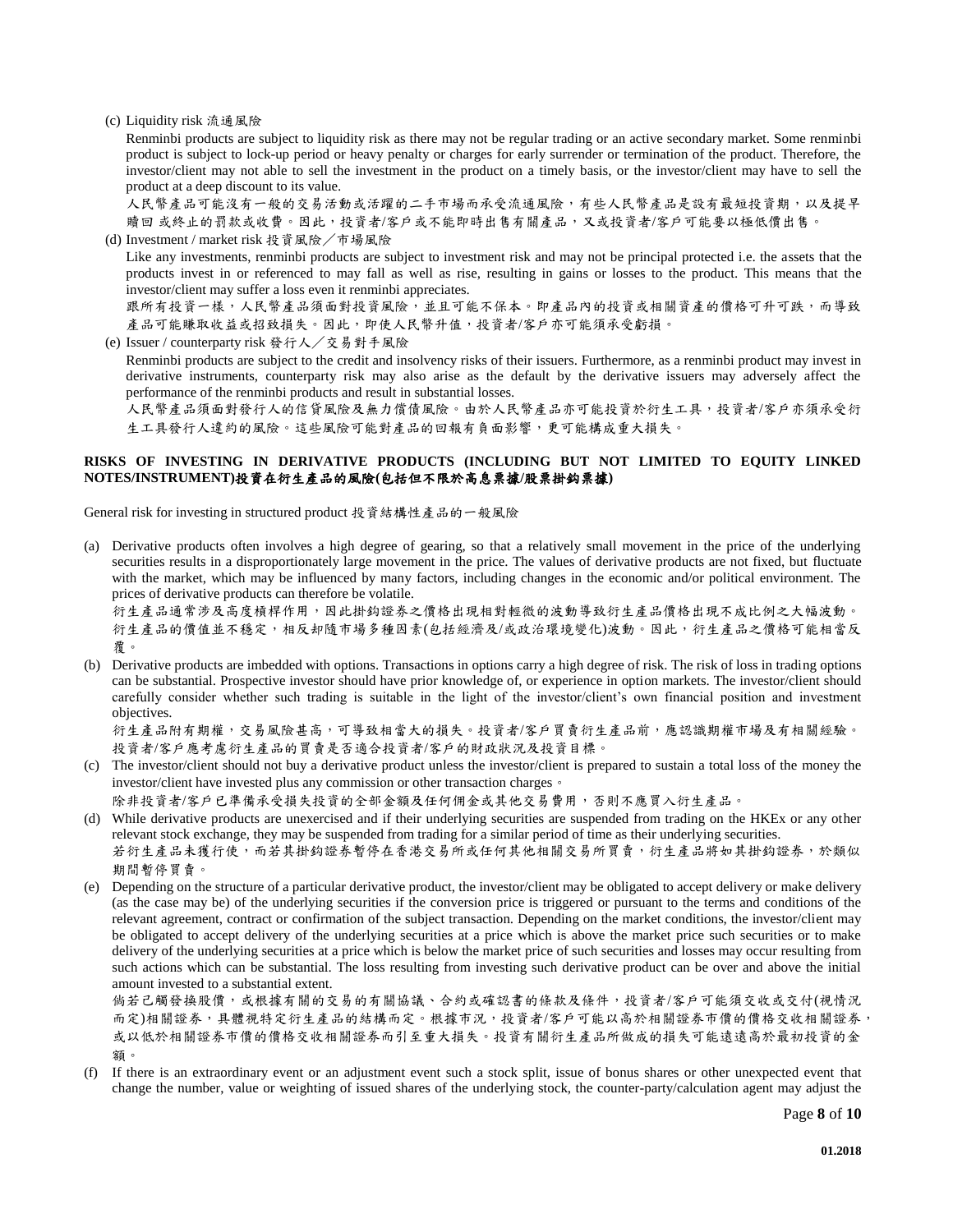contract terms, at its sole discretion, to reflect the new market conditions. This may include unwinding the contract. The investor/client should seek independent advice from professional parties in the event of such extraordinary events or adjustments.

倘若發生特別事項或調整事項,如拆股、發行紅股或發生其他突發事項,造成相關股票已發行股份的數目、價格或權重變 更,則交易對手/計算代理人可酌情調整合約條款(包括撤銷合約),以反映新市況。倘發生有關特別事項或調整,投資者/客 戶應向專業人士尋求獨立意見。

(g) Early termination prior to maturity is possible subject to the terms and conditions governing the derivation product and prevailing market terms and conditions.

產品可能在到期日前被提早終止合約,視規管衍生產品的條款及條件以及當前市場條款及條件而定。

(h) The value of the derivative products may be reduced due to any downgrades by rating agencies such as Moody's Investors Inc. or Standard & Poor's Rating Services.

衍生產品的價值可能因評級機構(如Moody's Investors Inc.或Standard & Poor's Rating Services)調低評級而下降。

(i) The investor/client should ensure that this purchase of a particular derivative product is lawful under the laws of the jurisdiction of his incorporation / domicile and the jurisdiction in which he operates (if different), and that such purchase will not contravene any law, regulation or regulatory policy applicable to him.

投資者/客戶須確保其購買特定衍生產品符合其註冊成立/居藉所屬司法管轄區及經營所屬司法管轄區(如不同)的法律,且有 關購買將不會違反其適用的任何法律、法規或規管政策。

(j) For derivative products (and non-listed financial instruments in general), in particular in "combined" or "structured" transactions, the absence of a "market" or "common" reference price may make it impossible for Ever-Long Securities Company Limited ("Ever-Long") to provide the precise value of the transaction. Therefore the investor/client should be aware that the price indications by Ever-Long are always based on the latest available market prices of the underlying instrument or have arrived from sources believed to be reliable. Consequently, price indications might only reflect historic prices and may not reflect the final proceedings where the transaction is terminated or assigned immediately, if this is possible at all. Ever-Long does not make any representation as to the accuracy or completeness of price indications for any transactions and does not accept liability for any losses arising from the use thereof.

就衍生產品(及一般上市金融工具),尤其於「合併」或「結構性」交易中,倘無「市場」或「通用」參考價格,長雄證券 有限公司("長雄")可能無法提供交易的精確價值。因此,投資者/客戶應知悉,長雄提供的指令性價格通常乃根據相關工具 的最新可得市價,或由認為可靠的來源達致。因此,指令性價格可能僅反映歷史價格,而未必反映交易終止或受讓(倘可能 發生)當時的最終收益。長雄不就任何交易的指令性價格的準確性或完整性發表任何聲明,亦不就因使用有關價格而引致的 任何損失承担任何責任。

(k) Structured products are formed by combining two or more financial instruments and may include one or more derivative products. Structured products may carry a high degree of risk and may not be suitable for many members of the public, as the risks associated with the financial instruments or derivative products may be interconnected. As such, the extent of loss due to market movements can be substantial. Prior to engaging in structured product transactions, the structured investor/client should understand the inherent risks involved. In particular, the various risks associated with each financial instrument or derivative product should be evaluated separately as well as taking the structured product as a whole. Each structured product has its own risk profile and given the unlimited number of possible combinations. It is not possible to detail in this Risk Disclosure Statement all the risks which may arise in any particular case. The investor/client should note that with structured products, buyers can only assert their rights against the issuer. Hence, particular attention needs to be paid to issuer risk. The investor/client should therefore be aware that a total loss of his investment is possible if the issuer should default.

結構性產品乃集合兩個或多個金融工具而成,可能包含一個或多個衍生產品。結構性產品可能具有高度風險,可能不適合 眾多公眾人士,蓋因與金融工具或衍生產品相關的風險可能聯繫密切。因此,市場變動可能造成重大損失。涉足結構性產 品交易之前,投資者/客戶應了解涉及的內在風險。尤其是,有關各金融工具或衍生產品的各項風險應個別評估,而結構性 產品風險應進行整體評估。各結構性產品有其自身的風險特征,鑒於可能的風險組合不計其數,本風險披露聲明不可能詳 述特定情況下可能產生的所有風險。投資者/客戶應注意,就結構性產品而言,購買者僅可向發行人主張權利。因此,應特 別留意發行人風險。投資者/客戶應明白,倘若發行人違約,投資者/客戶可能損失全部投資。

(l) Because the prices and characteristics of over-the-counter derivative products are individually negotiated and there is no central source for obtaining prices, there are inefficiencies in transaction pricing. Ever-Long consequently cannot and does not warrant that its prices or the prices it secures for the investor/client are or will any time be the best price available to the investor/client. Ever-Long may make a profit from a transaction with the investor/client no matter what result the transaction has from the investor/client's point of view.

由於場外交易衍生產品的價格及特徵乃個別商議,且不存在獲取價格的集中來源,故交易定價並無意義。因此長雄末能亦 不會保證,其價格或其為投資者/客戶獲取的價格於任何時候均為或將為投資者/客戶所能獲得的最佳價格。長雄或會從與 投資者/客戶進行的交易中獲利,而無論就投資者/客戶而言交易結果如何。

(m) Equity-linked instruments ("ELI") carries a high degree of risk. ELIs are products combining notes/deposits with stock options which may allow a bull, bear or strangle (i.e. trading range) bet. The return component of ELI is based on the performance of a single equity security, a basket of equity securities, or an equity index. ELI may come in different forms: equity-linked notes, equity-linked deposits and equity-linked contracts. The investor/client acknowledges and agrees that while the maximum return on investment is usually limited to a predetermined amount of cash, an investor/client stands to potentially lose up to the entire investment amount if

Page **9** of **10**